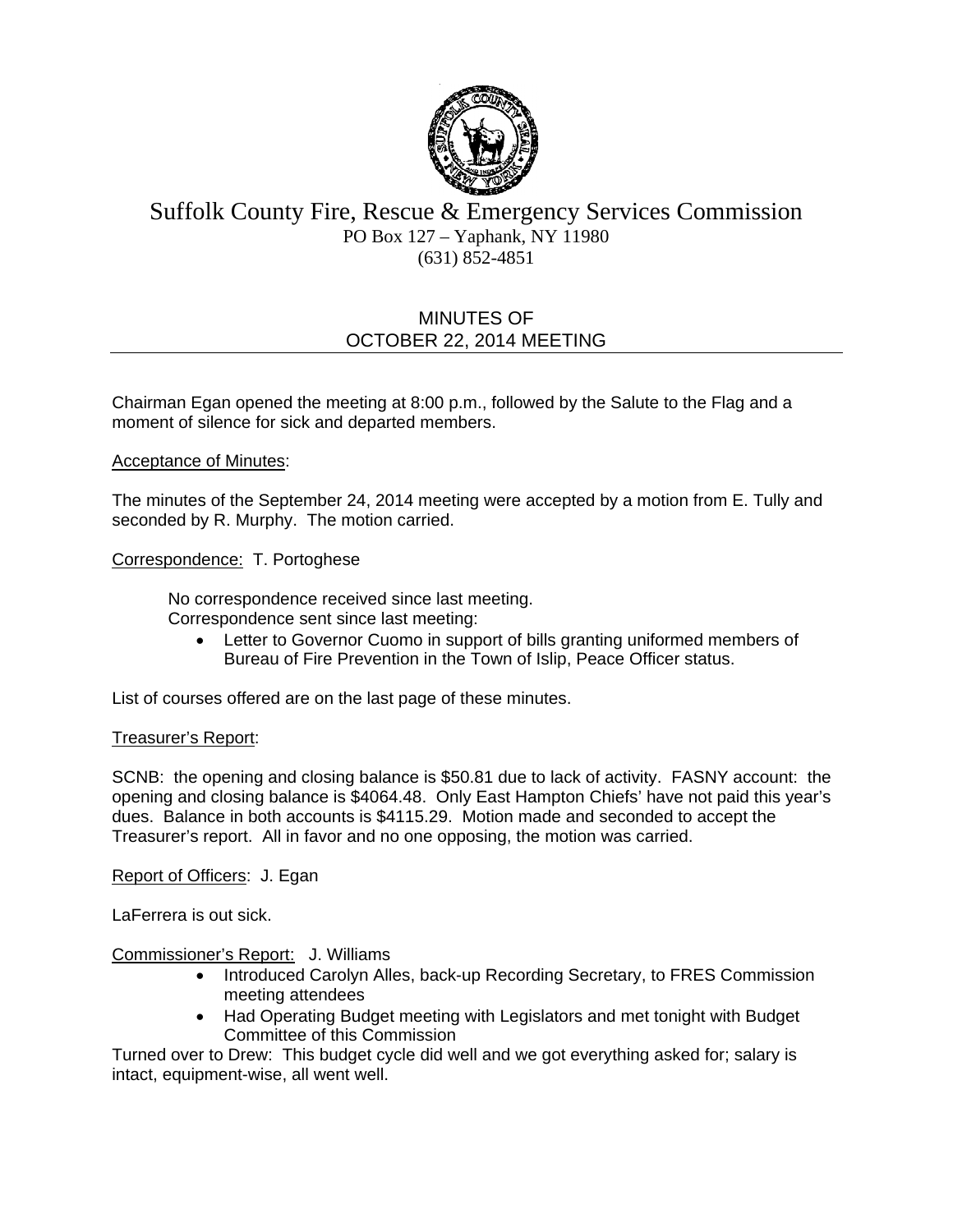- Fire Marshals a main job of the Fire Marshals is to inspect county buildings (we have about 2000); hired 2 part-time FMs and will be hiring one full-time. There will be Fire Marshal tests coming up and Ed Springer will be retiring.
- This Saturday is the ESD I and II tests. A lot of controversy over radio room. Up to July 1 we were fully staffed then we had 2 people leave for other employment. I have to take people out of the radio room to train new dispatchers. I cannot hire anyone unless I have an available position. There are 5 open positions at this time. When new people come on board, it takes 6 months to train them. People have talked about retiring in 2015 but I can't fill those positions until they are vacant. Once list is established, we will hire as many as we can.

D. Silverman motioned that we support the operating budget by sending a letter; E. Tully seconded.

• High water brush truck was delivered yesterday.

Deputy Commissioner's Report: J. Jordan (Absent)

No report.

Fire Marshal's Report: E. Springer (Absent)

No report.

Fire Academy: E. Johnston

- Sent out solicitation for classes and only got back 61. Schedule was difficult to do. Field classes went out; 4 classes added.
- EMS extrication and patient care (advanced extrication and CC classes)
- Haz Mat Ops Refresher is ready for January.
- Firefighting 1 when chiefs sign it, they must read it to make sure all components have been completed.
- Contacted by NYS for us to show them how we do Firefighter 1.
- November 5 is Liaison meeting.

VEEB: W. Sanok

- Next meeting is next Monday at 3:30 and we have two vacancies
- White paper is out there.

Murphy – anyone from VEEB coming to Vollies meetings? The indication is that only chiefs' are contacted.

Al Groveman said that he has been in contact with Jerry Owenburg about the meetings. Williams: Purpose of liaison committee is to discuss training program; why teaching classes they're teaching, etc. they have nothing to do with white paper.

SCPD – Special Patrol Bureau: Capt. J. Blosser (Absent)

No report.

EMS: M. Masterton

Gave handouts on Ebola. Two people in US contracted virus, both were healthcare workers. We have experts, medical director, Bob Delagi, etc.; it is the caring for the patient that is more concerning.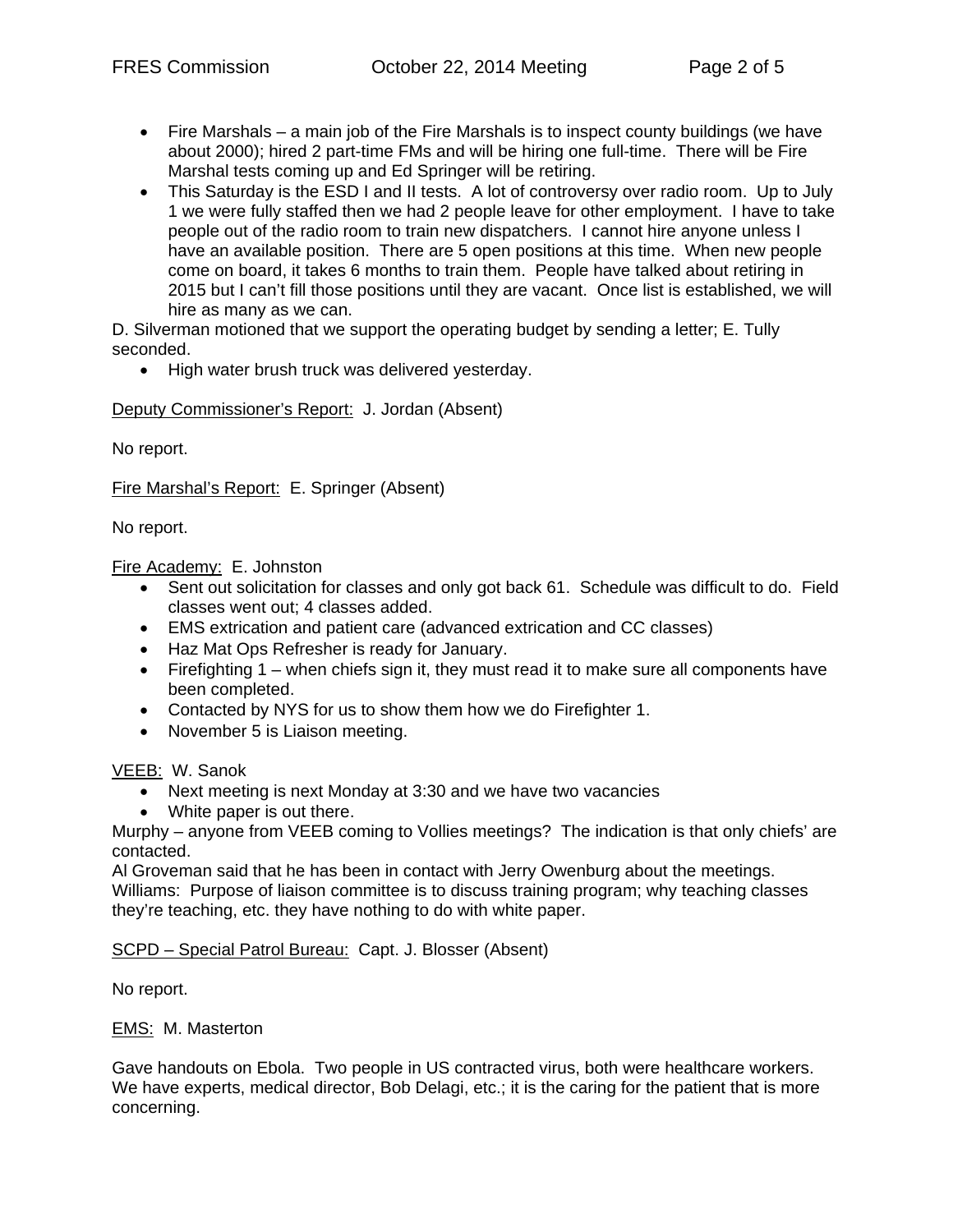We have 20 classes coming up (originals, refreshers, CMEs, etc) Leadership should be calling with questions: talk to Bob Delagi, Tom Lateulere or Karl Klug.

Budget Committee: D. Silverman

Already covered.

Arson Task Force: T. Crafts (Absent)

No report.

Combined Radio Committee: N. Reilly, Jr.

Next meeting November 12 at Coram. Sending emails to members listed.

Greg – participated in St. James active killer drill. Relatively successful; there are points to work on.

- Next month an active shooter drill in Riverhead.
- SCPD did turn over bid proposal to upgrade to 800 MHz system. We will review but it is PD driven.
- Next week we are operating out of Coram. Will be back for Halloween for more call volume.
- ID response for Ebola is travel questions (fever, cold). Making call back to PD that dispatcher gets information. Hope is that public health will get to house quickly). Dr. Tomarken came up with specific questions for us to ask.
- 911 commission meeting was held for PSAPs. If criteria are met and no MD is on call, calls will be forwarded to us.

Buildings & Grounds: E. Tully

In touch with Fire Academy and everything is up and running. Maze unit is being redone.

Legislation & Standards: E. Tully

Governor did sign sex offender bill but it is useless – it has to be tweaked. They do arson background checks; everyone thought sheriff was going to do background check – they will not. It is up to each department. Other bills are up three, but he will pick or choose what he wants.

Codes & Prevention: V. Bologna (Absent)

No report.

EMS & REMSCO: A. LaFerrera (Absent)

EMS has a Face book account. State Health Department has all information.

Burn Center: N. Luparella

Still busy.

Two (2) beds have been delegated for Ebola patients. Stony Brook is hospital in Suffolk County if there are confirmed cases.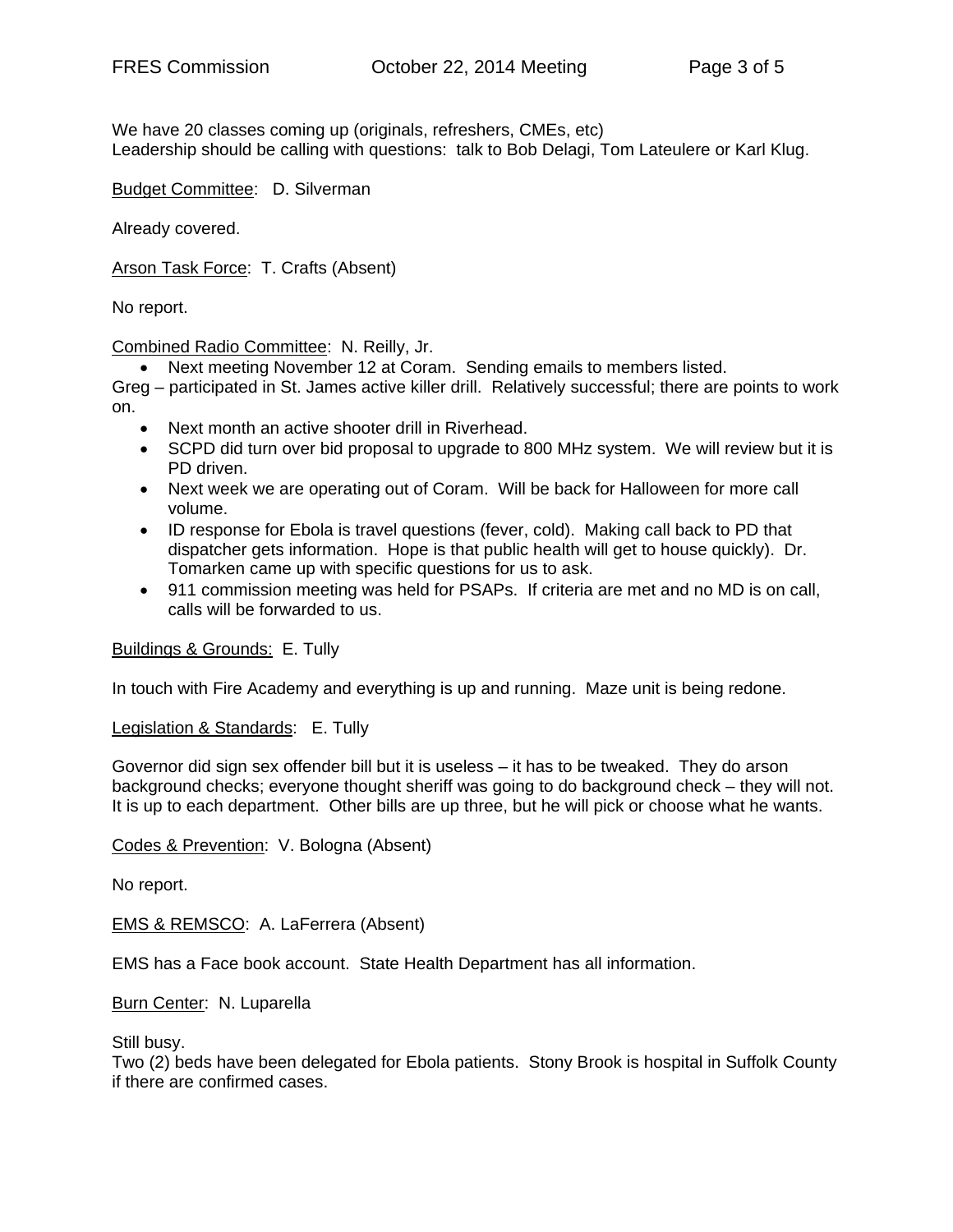## Recruitment & Retention: R. Murphy

Recruitment Committee met and reported about 45 people per month coming on. Put in a budget amendment; some funding needs to be shifted around and spent down. Keeping Volunteer Programs Coordinator on as long as possible; people still have to be tracked.

### Old & New Business:

LODD and organ donors – no one really knows the procedures – very enlightening (N. Reilly). Over the years, time has been wasted and the family loses out.

Williams – somehow we have to get the word out to the chiefs and commissioners. They need to know the procedures; 8 hrs to inform PESH; there has to be a full autopsy. Maybe next seminar we should have a class for chiefs and commissioners on this subject. This is so the family gets what they deserve. It all starts with the "host" department.

Williams: Chiefs' change, perhaps we need to come up with a booklet with all this information and get it out to 109 fire departments.

Put this info on everyone's website also.

Membership should also know.

Biggest burden is on fire chief filling out the paperwork.

Another point of view was for those registered organ donors; the family may not necessarily be able to stop the donation.

Also should contact legislators to change the organ donation procedure.

Public Comment:

Josh Slaughter (for Legislator Browning) said that the County is purchasing a new helicopter. November13<sup>th</sup> is next Public Safety meeting.

A motion was made to adjourn meeting by E. Tully and seconded by R. Murphy. Motion carried. Meeting adjourned at 9:12 p.m.

| <b>Members Present</b>                        | <b>Members Excused</b> | <b>Staff Present</b> | <b>Guests Present</b> |
|-----------------------------------------------|------------------------|----------------------|-----------------------|
| A Bloom                                       | A LaFerrera            | J Williams           | W Sanok               |
| R Murphy                                      |                        | E Johnston           | W Masterton           |
| N Luparella                                   |                        | <b>G</b> Miniutti    | J Slaughter           |
| J Bancroft                                    |                        | T Portoghese         |                       |
| A Sullo                                       |                        | C Alles              |                       |
| D Carrigan                                    |                        |                      |                       |
| E Tully                                       |                        |                      |                       |
| R Rizzuti                                     |                        |                      |                       |
| N Reilly                                      |                        |                      |                       |
| D Silverman                                   |                        |                      |                       |
| J Egan                                        |                        |                      |                       |
| <b>B</b> Prosek                               |                        |                      |                       |
| <b>Alternates Present</b>                     |                        |                      |                       |
| C Duffy - Smithtown Town Fire Chiefs' Council |                        |                      |                       |